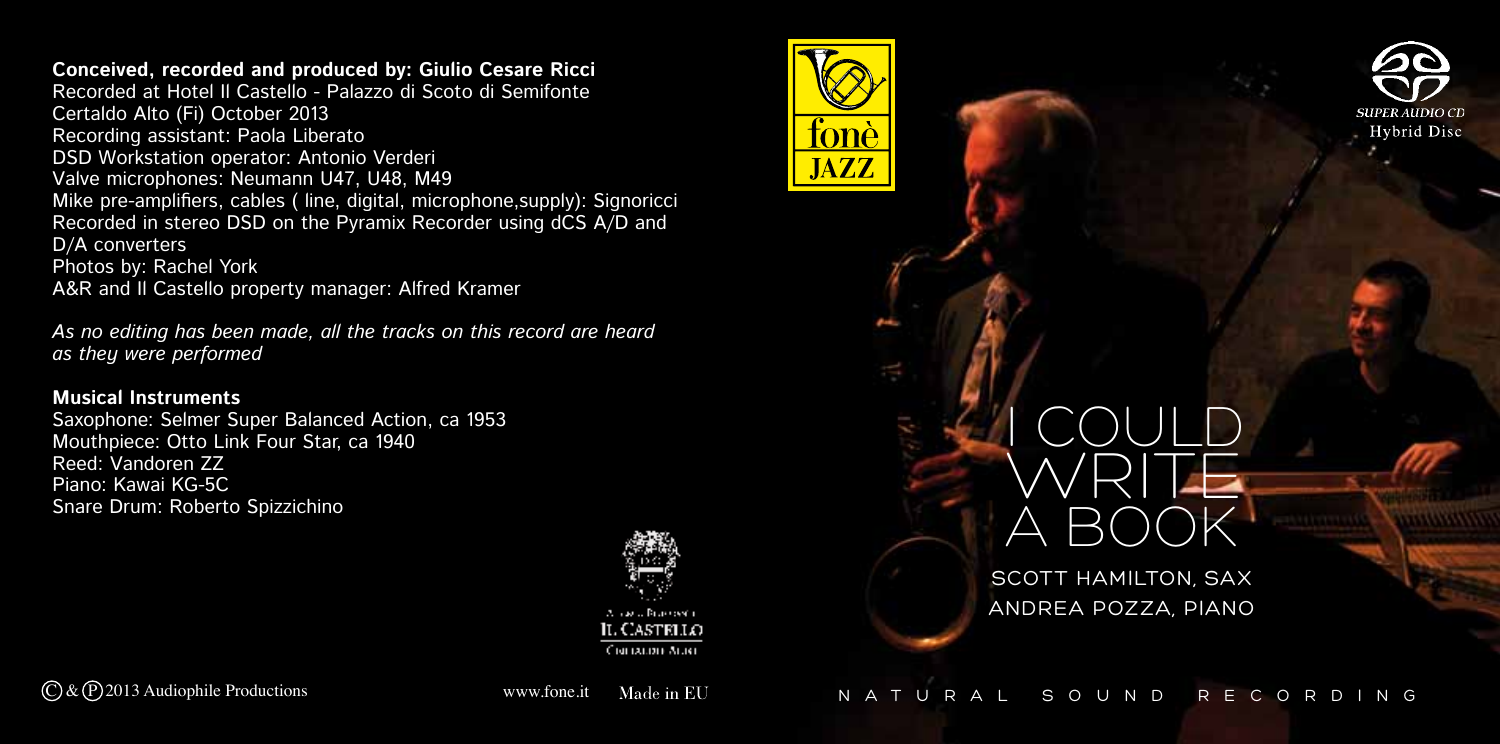E' da vent'anni che volevo incidere con Andrea Pozza, quindi questa è stata una grande opportunità. Oltretutto abbiamo registrato "a casa" a Certaldo Alto e di conseguenza l'atmosfera era rilassata e amichevole. Non vedo l'ora di sentire il mio suono senza effetti – solo l'ottima acustica naturale del Castello.

*"I have been wanting to record with Andrea Pozza for twenty years, so this was a great opportunity for me. In addition we recorded at home in Certaldo Alto so the atmosphere was very relaxed and friendly. I am looking forward to hearing how I sound without any effects - just the very good natural acoustics of the Castello."*

Scott Hamilton

Poche volte nella vita si ha la sensazione di trovarsi nel posto giusto al momento giusto. Mi è accaduto nella cave del Castello di Certaldo in occasione della registrazione di questo cd. Incidere un duo con Scott Hamilton,uno dei miei musicisti preferiti da sempre, in un luogo straordinario ,con microfoni di inestimabile valore abilmente manovrati da Giulio Cesare Ricci, vero e proprio "guru" della registrazione hifi, godendo dell' ospitalità di Alfred Kramer (e del suo rullante e spazzole in un paio di brani) e del cibo straordinario all Albergo Il Castello,secondo voi può bastare?

*Few times in life one has the feeling to be in the right place at the right time. It happened to me in the cellar of Hotel Il Castello in Certaldo on the occasion of the recording of this CD. To record with Scott Hamilton, one of my all time favourite musicians, in an extraordinary place with invaluable microphones skillfully maneuvered by Giulio Cesare Ricci, a real "guru" of hifi recording, enjoying the hospitality Alfred Kramer (and his snare drum and brushes in a couple of takes) and the amazing food at Il Castello - what do you think, isn't that enough?*

Una volta tanto è il luogo che ha determinato l' uscita e la riuscita di questo lavoro discografico. Il luogo è un antico palazzo nel cuore della Toscana di proprietà familiare adibito ad attività ricettiva che è negli ultimi anni diventato sempre più un punto d'incontro per musicisti e artisti. Così è avvenuto anche tra Scott, Andrea, Giulio Cesare e me, in occasione di un concerto tenuto dai due musicisti nella stanza della musica della storica dimora. La magia della musica e del luogo hanno incantato anche Giulio Cesare e pochi mesi dopo siamo ritornati sul luogo del delitto (io ovviamente non l'ho mai lasciato). Il risultato lo state tenendo tra le vostre mani. "A vida é a arte do encontro" diceva Vinicius de Moraes, ma è certo che anche l'arte senza incontro non potrà mai sopravvivere.

*For once it is the place to determine the release and success of a record. The place is an ancient residential palace in the heart of Tuscany, a family property turned into a hotel which has become over the last years a meeting place for artists and musicians. The meeting in our case was between Scott, Andrea, Giulio Cesare and me on the occasion of a concert of the two musicians held in the music room of the historic venue. The magic of music and location together has fascinated Giulio Cesare and just a few months later we were back to the scene of the crime (I had obviously never left it) and what you are holding in your hands is the result. Brazilian poet Vinicius de Moraes wrote "a vida é a arte do encontro (life is the art of meeting), but certainly without humans meeting no artform could survive.*

Alfred Kramer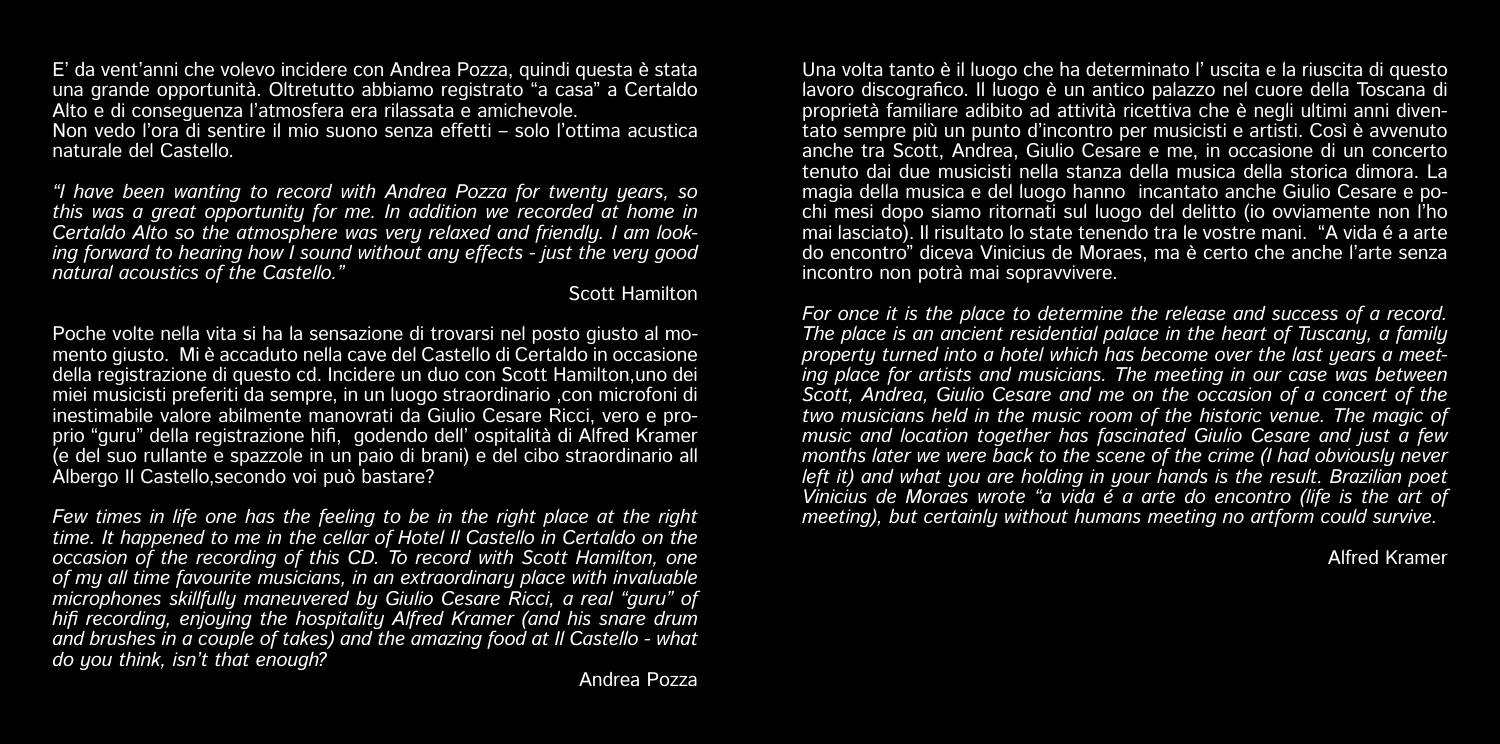

SACD135

SACD<sub>135</sub>





Scott Hamilton, sa x ANDREA POZZA, p

1 I COULD WRITE A BOOK 6.48 Richard Rodgers



2 WE'LL BE TOGETHER AGAIN 5.42 Carl T. Fischer

3 NO MOON AT ALL 6.14 David Mann



4 ISN'T IT ROMANTIC 7.15 Richard Rodgers

5 BOCCACCIO BLUES 6.12 Scott Hamilton, Andrea Pozza

6 EVERYTHING I LOVE 7.18 Cole Porter

7 AFTERNOON IN PARIS (4th october take) 5.35 John Lewis



8 LIMEHOUSE BLUES\* 5.41 \*add Alfred Kramer, snare drum

9 AFTERNOON IN PARIS (3rd october take) 6.24 John Lewis

Total time 57.13

Conceived, produced and recorded by: Giulio Cesare Ricci

 $\overline{C}$  &  $\overline{P}$  2013 Audiophile Productions

www.fone.it

Made in EU

**SACT AND AND A SACT A BOOK** I COULD WRITE A BOOK